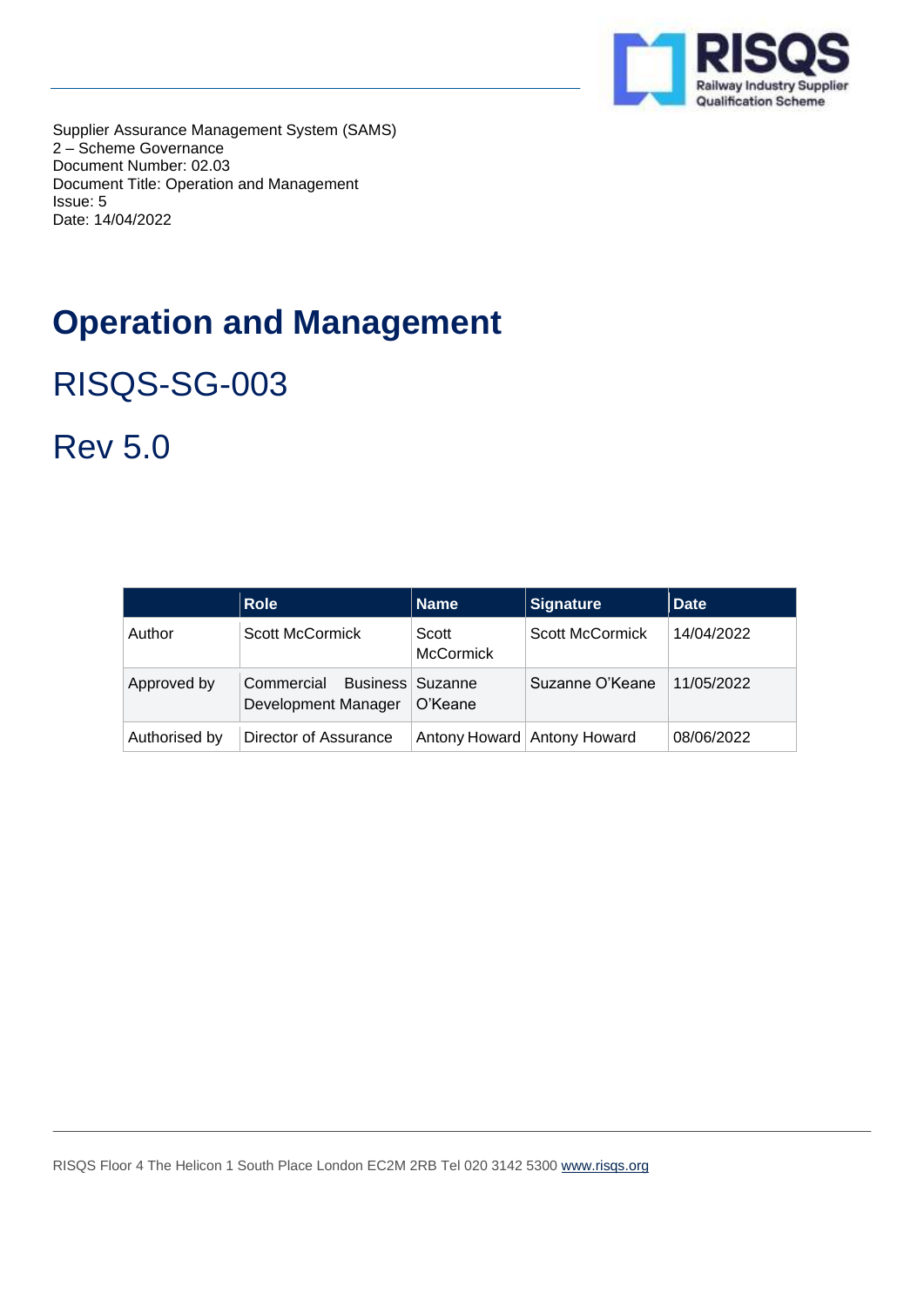

## **Revision history**

| <b>Revision</b> | <b>Author</b>   | <b>Date</b> | <b>Description</b>                                                                                     |
|-----------------|-----------------|-------------|--------------------------------------------------------------------------------------------------------|
| 1.0             | <b>RSSB</b>     | Jan 2016    | First issue                                                                                            |
| 0.1             | Carl Rulton     | 28/05/2020  | <b>First Draft</b>                                                                                     |
| 2.0             | Carl Rulton     | 17/09/2020  | Second issue                                                                                           |
| 2.1             | Carl Rulton     | 08/10/2020  | 2.1 revised                                                                                            |
| 3.0             | Paul Haynes     | 14/06/2021  | Issue 3. New logo.                                                                                     |
| 4.0             | Paul Haynes     | 24/08/2021  | Issue 4 to reflect that audit operations have<br>moved from service provider to in-house<br>operations |
| 5.0             | Scott McCormick | 14/04/22    | Updated job descriptions for RISQS Manager<br>and Operations Manager                                   |

### **Contents**

Section Page

| 1              | Implementation and compliance date   | 1               |
|----------------|--------------------------------------|-----------------|
| $\mathbf{2}$   | <b>Introduction</b>                  | 1               |
| 3              | <b>Purpose</b>                       | 1               |
| 4              | <b>Scope</b>                         | 1               |
| 5              | <b>Definitions and abbreviations</b> | 1               |
| 6              | <b>References</b>                    | 4               |
| $\overline{7}$ | <b>Management review</b>             | 4               |
| 8              | <b>Responsibilities</b>              | 5               |
| 9              | <b>Procedure</b>                     | $6\phantom{1}6$ |
|                | 10 Record keeping                    | 14              |
|                | <b>11 Related Documents</b>          | 15              |
|                |                                      |                 |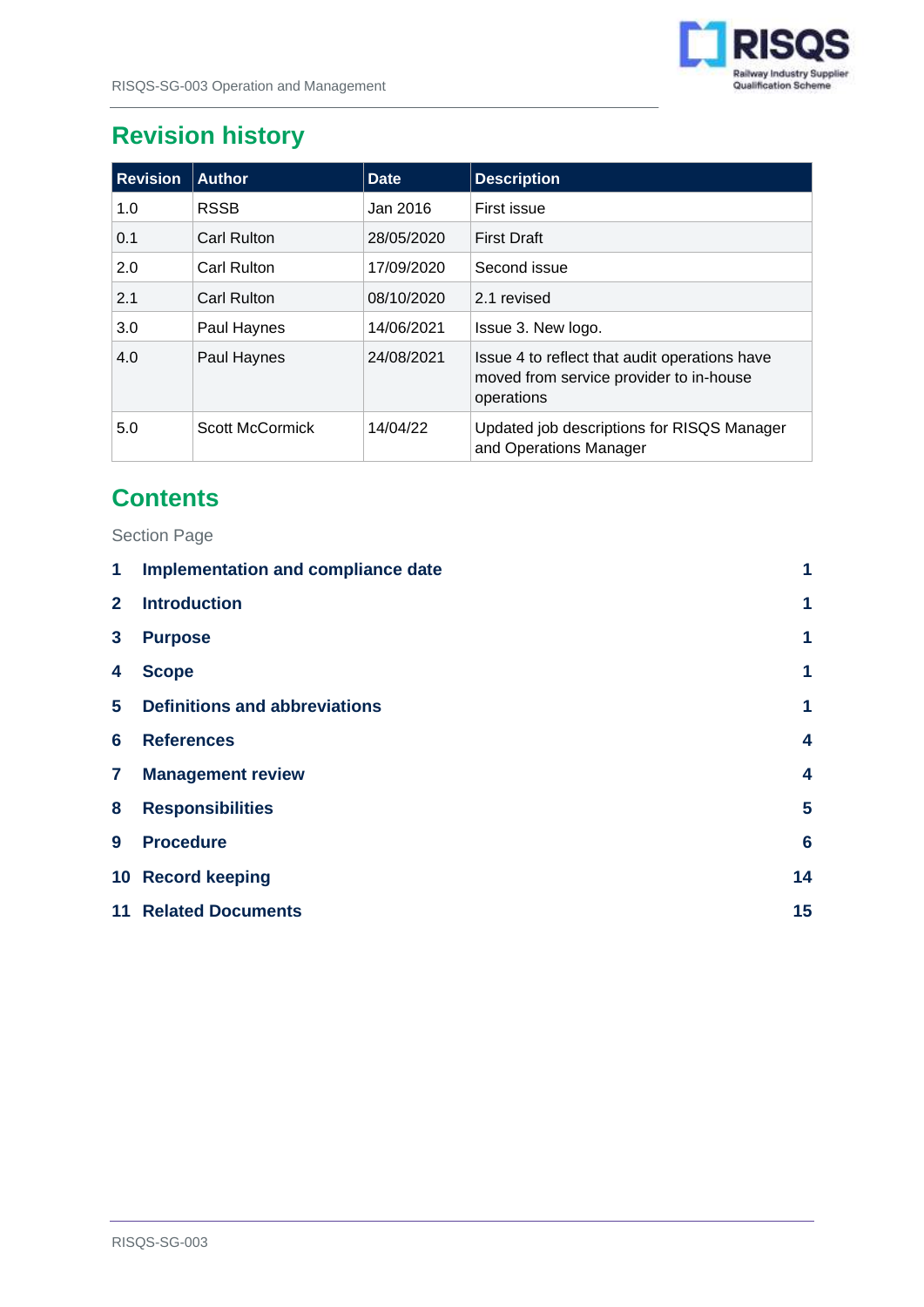

### <span id="page-2-0"></span>**1 Implementation and compliance date**

1.1 This procedure shall be implemented from the date it is published

### <span id="page-2-1"></span>**2 Introduction**

- 2.1 This document sets out the methods by which the Supplier Assurance function of the RSSB, will direct and supervise the Operation and Management of the Railway Industry Supplier Qualification Scheme.
- 2.2 This document describes the operation and management of RISQS. It is separated into three sections, Operation, Management & Review, and provides information on all aspects of the scheme.

### <span id="page-2-2"></span>**3 Purpose**

- 3.1 The purpose of this document is to explain the operations and management of RISQS, including:
	- Role of the RISQS Manager in supporting business operations and management
	- Scheme Rules, Terms & Conditions
	- Communications and publicly available information regarding RISQS
	- Key operations including supplier registration, audit scheduling, audit reporting, issuing certificates
	- Management procedures including, complaints and appeals, conflicts of interest and competency management.

### <span id="page-2-3"></span>**4 Scope**

- 4.1 This procedure applies to the following:
	- RSSB Supplier Assurance Function
	- Lot 1 IT & Verification service provider
	- Suppliers wishing to participate in RISQS
	- Members of RISQS Committee

### <span id="page-2-4"></span>**5 Definitions and abbreviations**

5.1 Definitions

| Term | $\parallel$ Description $\parallel$ |
|------|-------------------------------------|
|      |                                     |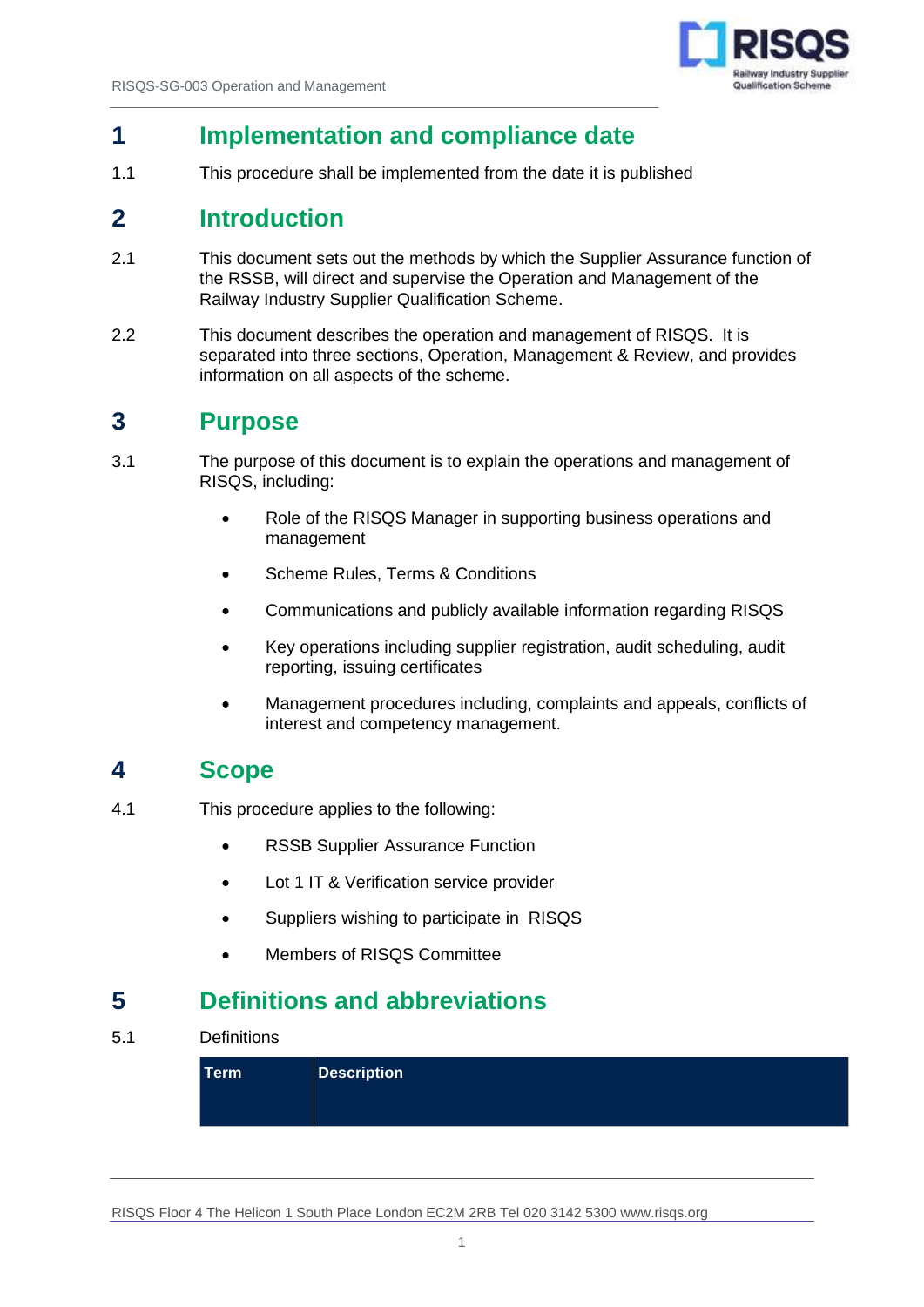J.



| Accreditation                               | The granting of the rights to act as the service provider(s), or the alteration<br>of existing rights, after the application of a suitable assessment by the<br>Accrediting agent.                                                                                   |
|---------------------------------------------|----------------------------------------------------------------------------------------------------------------------------------------------------------------------------------------------------------------------------------------------------------------------|
| Accrediting<br>agent                        | An organisation which may be appointed by the Supplier Assurance function<br>to carry out accreditation of the service provider(s).                                                                                                                                  |
| Assessment                                  | Systematic, independent and documented process for obtaining assessment<br>evidence and evaluating it objectively to determine the extent to which<br>qualification assessment criteria defined in RISQS-SG-004 Contract and<br>Commercial Management are fulfilled. |
| <b>Buyer</b>                                | Person or organisation actively involved in the procurement process and<br>likely to apply/require levels of assurance appropriate to their perceived<br>exposure to risk'.                                                                                          |
| Certificate of<br>supplier<br>qualification | The Certification awarded by the service provider(s) to the qualified supplier<br>that clearly describes, on or via the RISQS IT Application, the scope of the<br>products or services covered by the qualification.                                                 |
| Certification                               | The status awarded to a supplier, who has passed a qualification<br>assessment by the service provider(s) for the supply of one or more<br>products or services.                                                                                                     |
| Customer                                    | The generic term for any organisation that purchases or seeks to purchase<br>products. The term is used to cover all of the following: - end user, client,<br>buyer, purchaser and procurer. Many suppliers will also be customers.                                  |
| <b>GB Rail</b><br>Industry                  | Network Rail, LUL/Transport for London, passenger, light rail and freight<br>train operators, rolling stock organisations, main infrastructure contractors<br>and other rail products and services providers.                                                        |
| IT application                              | The database of service provider(s), qualified suppliers and products and<br>services and associated web pages managed by the Supplier Assurance<br>function.                                                                                                        |
| Mandatory<br>requirements                   | The requirements specified in the Railway Industry Standards or other<br>standards, common norms or regulations. RISQS also requires compliance<br>with the RISQS Scheme documents and associated Guidance Notes.                                                    |
| Product                                     | Products are materials or services which are the result of a process.                                                                                                                                                                                                |
| Products and<br>services                    | Products and services for which a supplier can achieve qualification.                                                                                                                                                                                                |
| Railway<br>Industry<br><b>Standards</b>     | Those standards issued by the RSSB in accordance with the Railway<br>Industry Standards Code.                                                                                                                                                                        |
| <b>RICCL</b>                                | Railway Industry Commodity Classification List (RICCL), which is consistent<br>with ISO EN81346 and which identifies all commodities procured by the<br>buyer for use on the GB rail industry.                                                                       |
| <b>RISQS</b><br>Committee                   | The organisation that oversees RISQS on behalf of the Rail Industry.                                                                                                                                                                                                 |
| <b>RSSB Board</b>                           | The RSSB Board acts as the custodian of the scheme. It has delegated the<br>responsibility for direction and supervision of RISQS to the Supplier                                                                                                                    |

RISQS Floor 4 The Helicon 1 South Place London EC2M 2RB Tel 020 3142 5300 www.risqs.org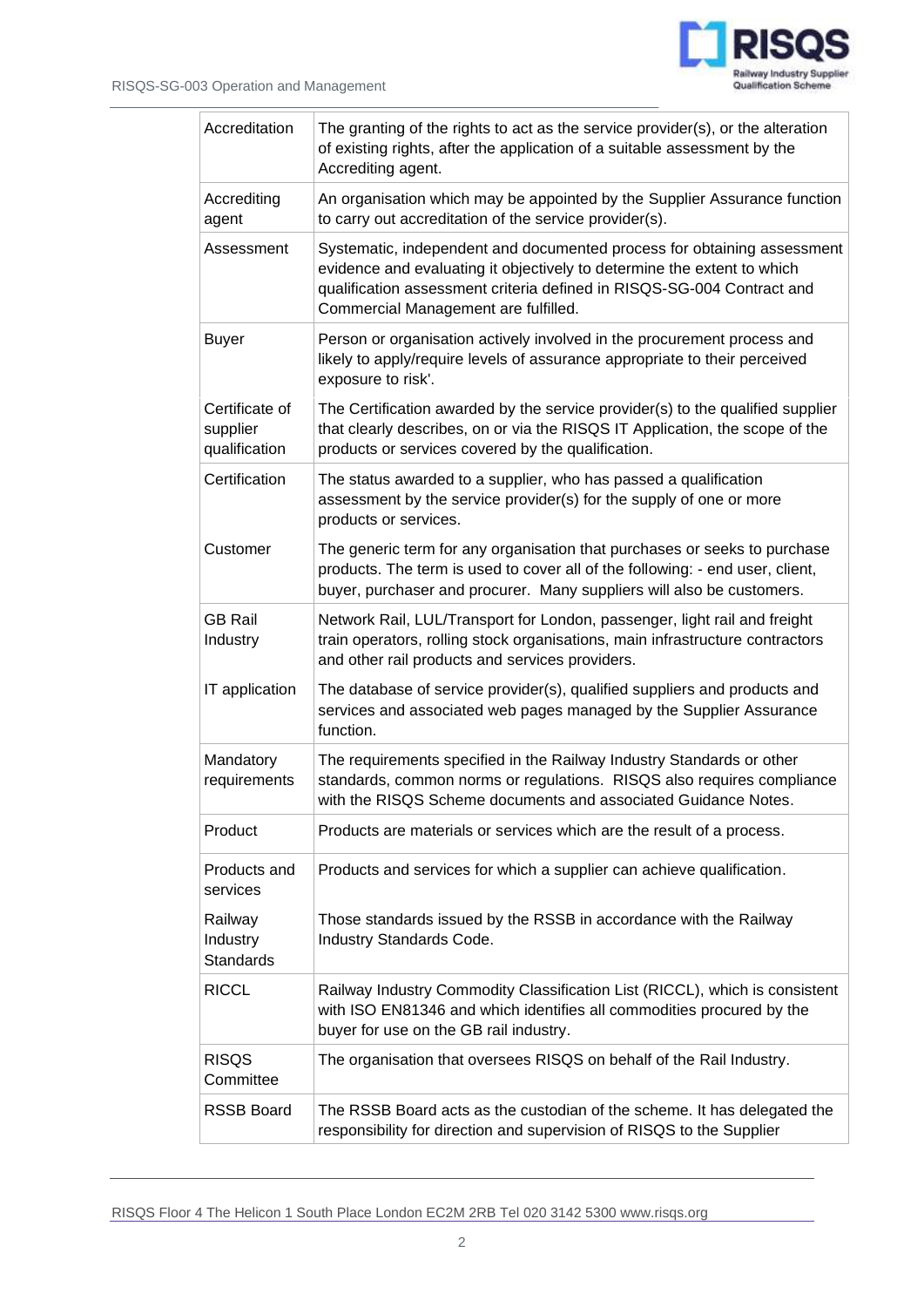

|                                   | Assurance function within the RSSB directorate, subject to certain<br>constraints.                                                                                                                                                                                                                                                                                                                                                                |
|-----------------------------------|---------------------------------------------------------------------------------------------------------------------------------------------------------------------------------------------------------------------------------------------------------------------------------------------------------------------------------------------------------------------------------------------------------------------------------------------------|
| Signatory                         | Person with the authority to approve the qualification certification of a<br>supplier by using an authorised electronic signature on the RISQS IT<br>application.                                                                                                                                                                                                                                                                                 |
| Service<br>provider(s)            | Organisation appointed and accredited by the Supplier Assurance function<br>to support delivery of the scheme in accordance with specification defined in<br>RISQS/004 Contract and Commercial Management.                                                                                                                                                                                                                                        |
| Service<br>provider<br>personnel  | Any service provider staff and contracted personnel working on RISQS<br>activities as defined in the list contained in RISQS/004 Contract and<br>Commercial Management.                                                                                                                                                                                                                                                                           |
| Sub-supplier                      | An organisation or person that provides a product or service to the supplier<br>as defined below and/or sub-supplier in the context of a supply chain.                                                                                                                                                                                                                                                                                            |
| Supplier                          | Organisation or person that provides a product or service to the customer.<br>Many suppliers will also be customers.                                                                                                                                                                                                                                                                                                                              |
| Supplier<br>Assurance<br>function | A function that is within the RSSB reporting into the Business Development<br>& Engagement Directorate, who report into the RSSB ExCo.                                                                                                                                                                                                                                                                                                            |
| <b>Technical</b><br>expert        | Person who provides specific knowledge to the assessment team. Note that<br>the specific knowledge or expertise is that which relates to the organisation,<br>the process or activity to be assessed, or language or culture and technical<br>background. A technical expert does not normally act as an assessor in the<br>assessment team unless competence consistent with the requirements of<br>ISO 19011:2002 can be formally demonstrated. |
| User                              | A user of the RISQS IT application is someone who has been considered by<br>the Supplier Assurance function, if so appointed, to be a member of a<br>company which has a legitimate interest in the rail industry such as a<br>supplier, customer and duty holder, member of the service provider(s) or the<br>RISQS Committee or its representatives.                                                                                            |

#### 5.2 Abbreviations

| <b>Term</b>  | <b>Description</b>                             |
|--------------|------------------------------------------------|
| NR.          | Network Rail                                   |
| QA           | <b>Quality Assurance</b>                       |
| <b>RISQS</b> | Railway Industry Supplier Qualification Scheme |
| <b>RSSB</b>  | Railway Safety & Standards Board               |
| <b>SMO</b>   | Scheme Management Office                       |

RISQS Floor 4 The Helicon 1 South Place London EC2M 2RB Tel 020 3142 5300 www.risqs.org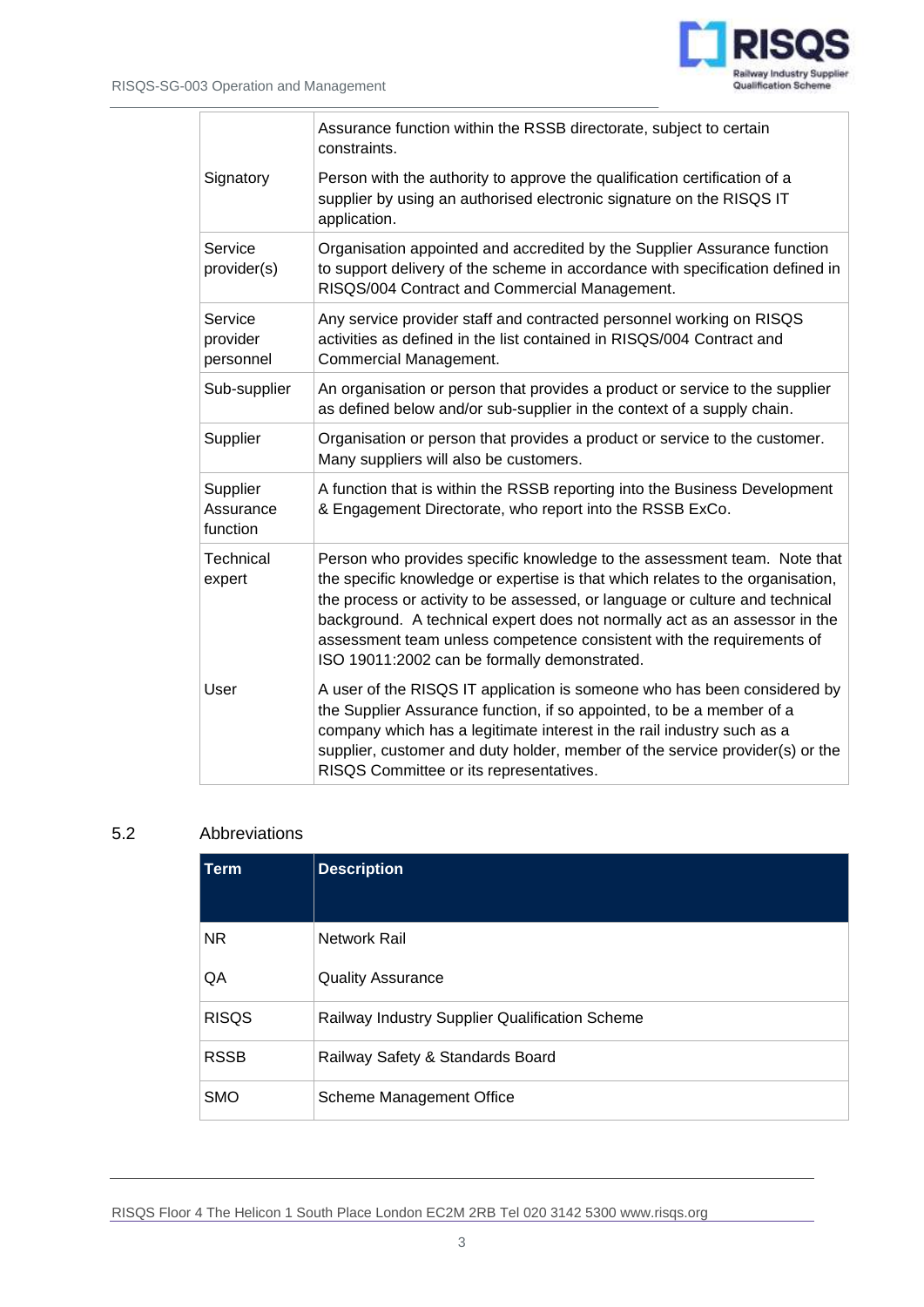

### <span id="page-5-0"></span>**6 References**

#### 6.1 Scheme Procedures

- RISQS-SG-001 Principles of the Railway Industry Supplier Qualification Scheme
- RISQS-SG-002 Governance Arrangements
- RISQS-SG-004 Contract and Commercial Management
- RISQS-SG-005 Document Control Procedure
- RISQS-SG-006 Management Review
- RISQS-SG-007 RISQS Assurance Plan
- RISQS-SG-008 Complaints & Appeals
- RISQS-SG-009 Scheme Decisions to Certify a Body
- RISQS-SG-010 Non-conformance Register Procedure

#### 6.2 Legislative

- Health and Safety at Work etc Act 1974 (HASAW)
- The Management of Health and Safety at Work Regulations 1999 (MHSWR)
- The Railways and Other Guided Transport Systems (Safety) Regulations 2006 (as amended) ('ROGS')
- The Construction (Design and Management) Regulations 2015.
- ISO 17021Conformity assessment Requirements for bodies providing audit and certification of management systems
- 6.3 Rail Specific
	- NR/L2/SCO/302 Supplier Qualification Requirements
	- RIS 2750 Rail Industry Standard on Supplier Assurance

### <span id="page-5-1"></span>**7 Management review**

- 7.1 This procedure will be reviewed at least once every three years or when any of the following occur:
	- a significant change to the business operation
	- a requested change in company policy
	- recommendations from an investigation or audit necessitates that the review is brought forward
	- any relevant change to infrastructure management standards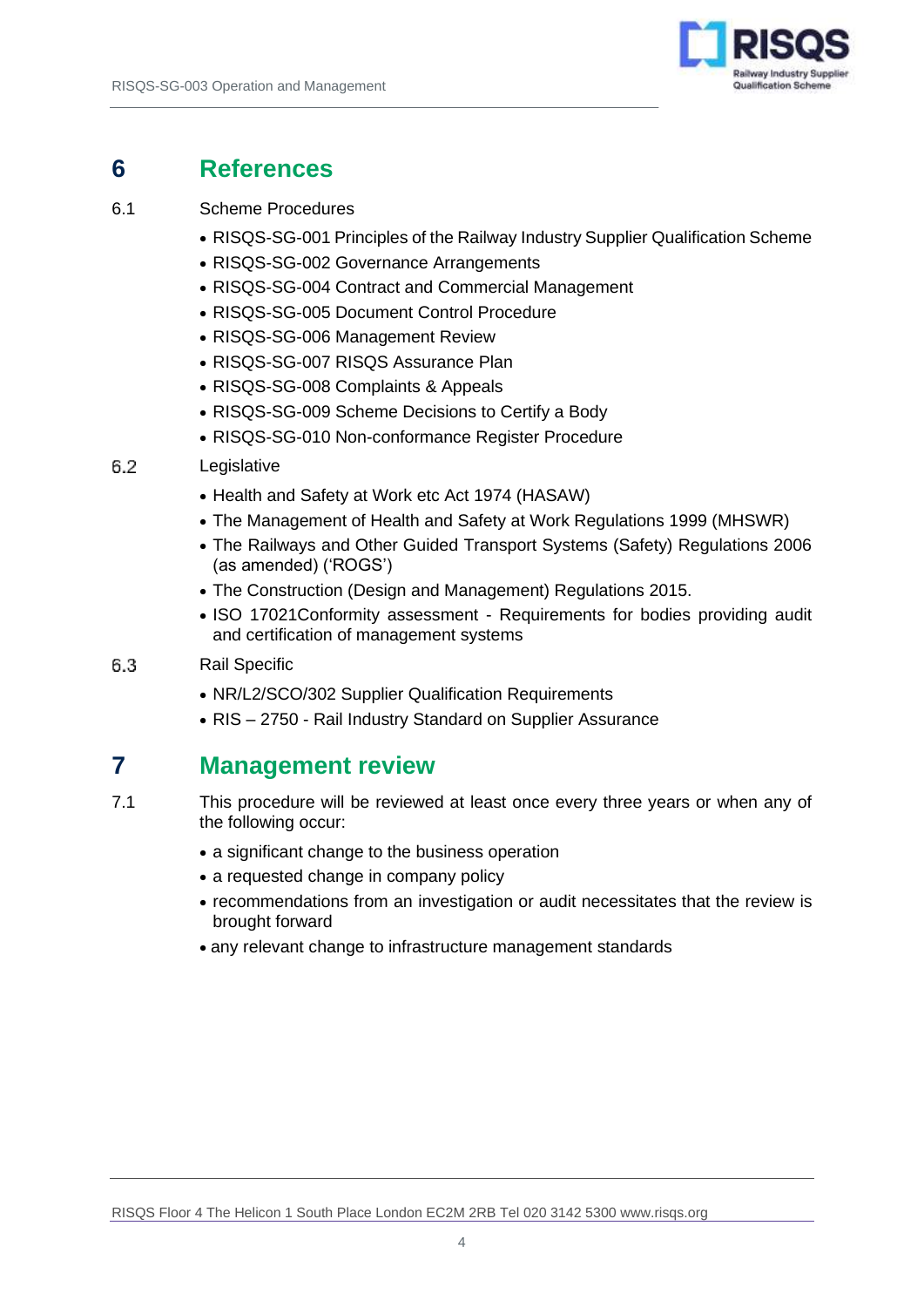

#### <span id="page-6-0"></span>**8 Responsibilities**

#### **8.1 The RSSB Board function is responsible for:**

• Appointing the RISQS Manager through its delegated authority.

#### **8.2 The RISQS Committee is responsible for:**

- Reviewing and contributing to the Scheme's communication plan
- Ensuring its members declare any potential conflicts of interest which may jeopardise the impartiality of the scheme.

#### **8.3 The RISQS Manager is responsible for:**

- Overall responsibility for the Railway Industry Supplier Qualification Scheme.
- Developing a communications plan with all RISQS stakeholders
- Undertaking assurance and monitoring of the service providers operations.

#### **8.4 The Operations Manager is responsible for:**

- Operations and management of RISQS
- Manage the operational aspects of the supplier assurance audits on a day-to-day basis,
- supporting the RISQS Manager.
- Manage contractors and sub supplier's relationships including software companies supporting the Commercial Business Development Manager.
- Be the first respondent to the appeals and complaints procedure by responding to and answering complaints in line with the scheme requirements and in close communication with the Scheme Manager.
- Provide assistance to the Scheduling and Quality Assurance team as and when required
- Provide deputy cover for the Training & Competence Manager and Scheme Manager as needed.

#### **8.5 The Lot 1 service provider is responsible for:**

- Verifying Suppliers organisational documentation as part of the registration process
- Declaring any potential conflicts of interest to RISQS Manager which may jeopardise the impartiality of the scheme.

#### **8.6 The Scheme Management Office is responsible for:**

- Scheduling RISQS audits in line with the Suppliers' requirements
- Undertaking RISQS audits on Suppliers' management systems against the audit module protocols

RISQS Floor 4 The Helicon 1 South Place London EC2M 2RB Tel 020 3142 5300 www.risqs.org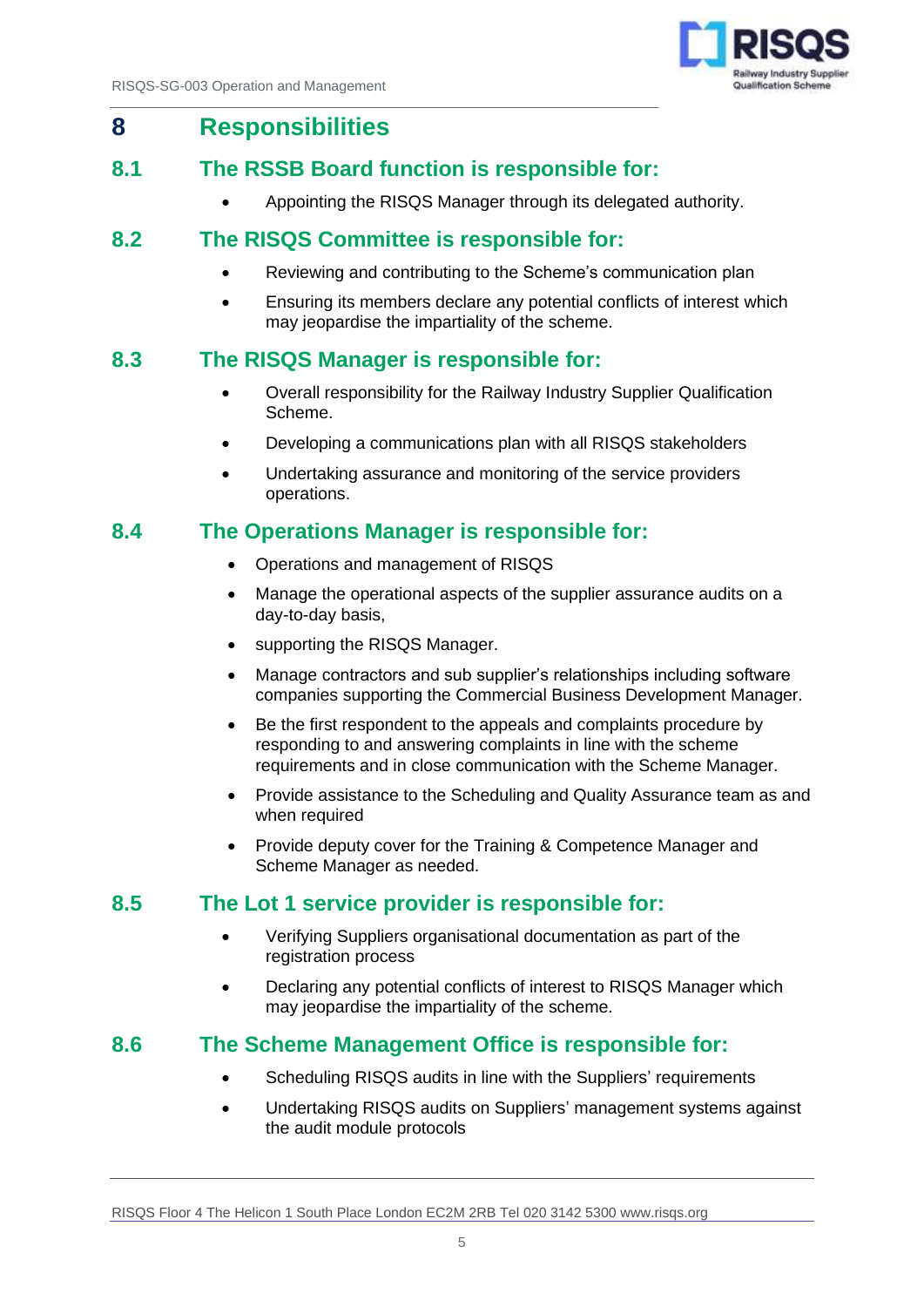

- Ensuring all audit reports are subjected to an internal quality assurance process
- Ensuring that auditor assigned to audit a Supplier have not provided management system consultancy within the last two years
- Providing details of any potential conflicts of interest to the RISQS Manger
- Ensuring all auditors undertaking RISQS audits meet the minimum competency requirements and have the appropriate technical knowledge
- Ensuring all auditors are licensed to undertake RISQS audits.

#### **8.7 RISQS Auditors are responsible for:**

- Undertaking RISQS audits in line with the Auditor Code of Conduct
- Signing the Personal Compliance Document.

#### <span id="page-7-0"></span>**9 Procedure**

#### **9.1 RISQS Manager**

- 9.1.1 The RISQS Manager has overall responsibility for the Railway Industry Supplier Qualification Scheme.
- 9.1.2 The RISQS Manager will be appointed by the RSSB Board through its delegated authority. The full Job Description of the RISQS Manager is available within RSSB -SAM-002 Job Roles and Scheme Safety Responsibilities.
- 9.1.3 The RISQS Manager's responsibilities include:
	- The promotion, growth and extension of the scheme, in accordance with the RISQS business plan priorities
	- Updating the RISQS Committee as required, but at least at every RISQS Committee meeting where a report will be provided as to progress, against objectives set by the Committee including the business plan
	- Developing and make recommendations to the RISQS Committee on any proposed changes to the product or service groups
	- Managing the appeals process on behalf of the Supplier Assurance function of the RSSB
	- Acting as custodian and maintain the risks register and keeping the Supplier Assurance function of the RSSB informed of any changes to it and will act on its behalf to mitigate the risks
	- Inputting on behalf of RISQS to the the Railway Industry Commodity Classification List (RICCL).

#### **9.2 Operations Manager**

• The Operations Manager is responsible for operations and management of RISQS

RISQS Floor 4 The Helicon 1 South Place London EC2M 2RB Tel 020 3142 5300 www.risqs.org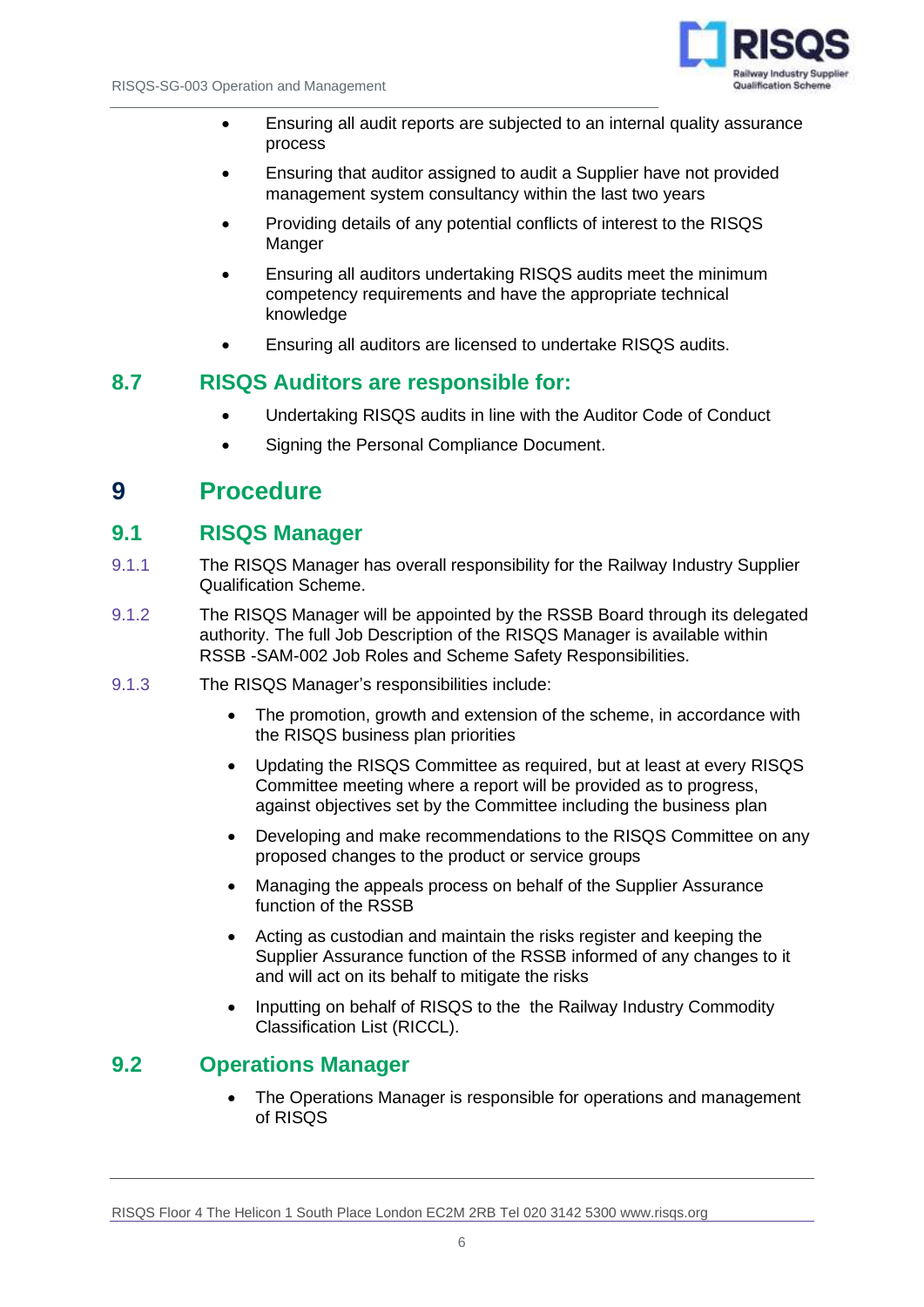

• Acting as the main point of contact for suppliers and customers when there are significant issues either with the performance, or with the operation of the scheme. There are mechanisms to provide feedback on RISQS through the IT application and the help desk.

#### **9.3 Scheme Rules**

- 9.3.1 The Railway Industry Supplier Qualification Scheme will be operated in accordance with the Scheme Rules (RISQS-SD-002).
- 9.3.2 The RISQS Rules set out the following:
	- Scheme membership types (Suppliers, Patrons, Buyers and Phone Book Users)
	- Organisation rules for suppliers
	- Uses of scheme branding
	- Audit rules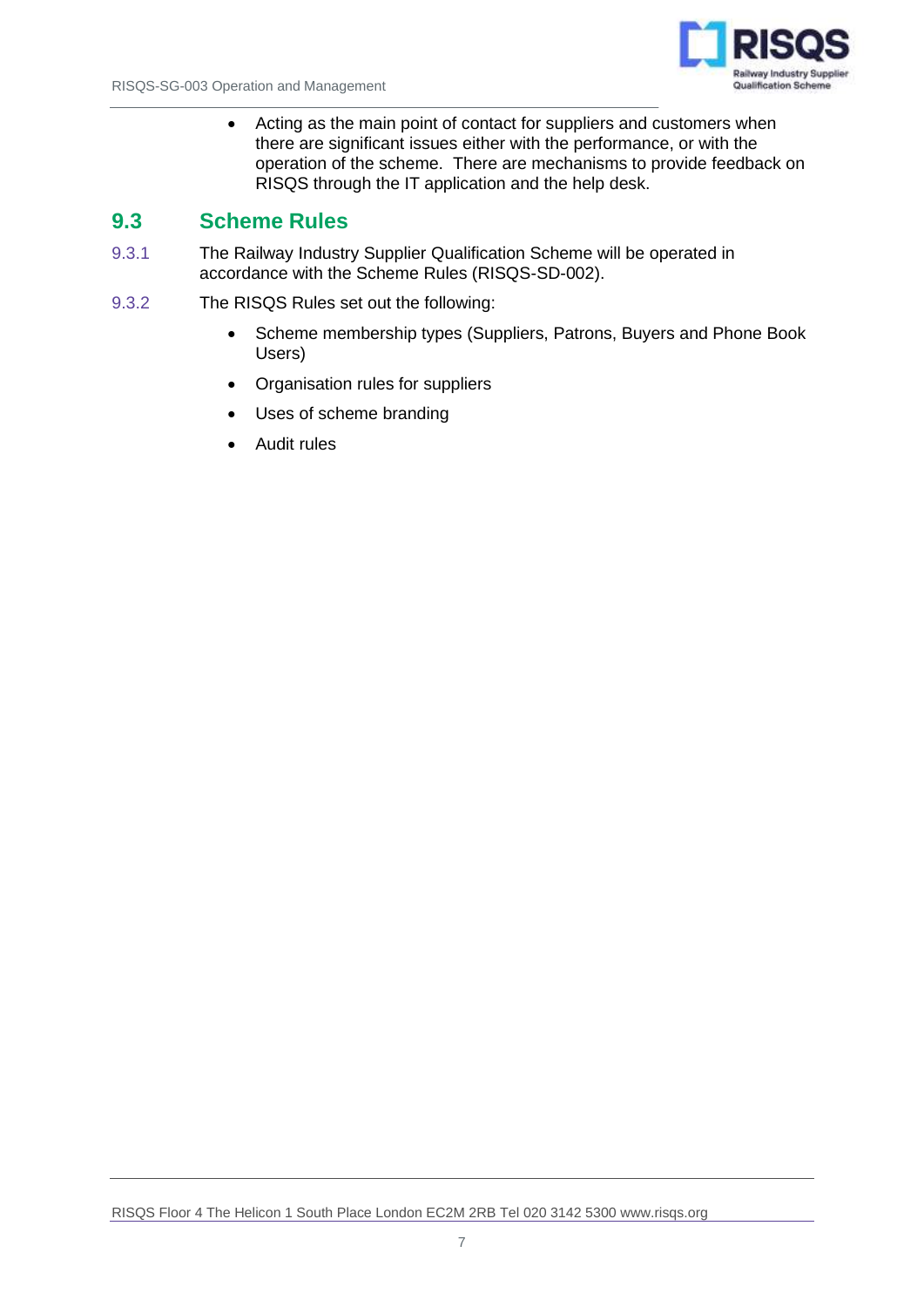

#### **9.4 Terms & Conditions**

9.4.1 All Suppliers shall comply with the requirements set out in the relevant terms and conditions relevant to their membership status, these are set out in the following documents:

Suppliers Terms & Conditions – RISQS-SD-003

Audit Terms & Conditions – RISQS-SD-004

Buyers Terms & Conditions – RISQS-SD-005.

#### **9.5 Publicly Available Information**

- 9.5.1 The publicly accessible RISQS website will be kept up to date with the relevant scheme information which can be downloaded in PDF format. These documents include:
	- RISQS Rules
	- Auditors Code of Conduct
	- Terms & Conditions
	- Scheme Protocols
	- Scheme Governance Documents.
- 9.5.2 Upon any external requests, RSSB will provide the following information:
	- The geographical areas in which its Suppliers operate
	- The status of a given certification
	- The name, related normative document, scope and geographical location of specific certified organisation.

#### **9.6 Communication**

- 9.6.1 A communications plan shall be developed that identifies the stakeholders to be communicated with and the channels that will be used to allow for effective communication.
- 9.6.2 The RISQS Manager will review and contribute towards the communications strategy and plan.

#### **9.7 Supplier Registration**

- 9.7.1 A Supplier seeking qualification as a new RISQS supplier should register on the IT application and select the RICCL codes it wishes to supply. A relevant questionnaire will then be created by RISQS IT application. The questionnaire shall be used to identify the following to determine the scope of the certification:
	- Company name
	- Company address and site(s)
	- Operations, services and outsourced services
	- Technical resources / functions
	- Protocols certification required

RISQS Floor 4 The Helicon 1 South Place London EC2M 2RB Tel 020 3142 5300 www.risqs.org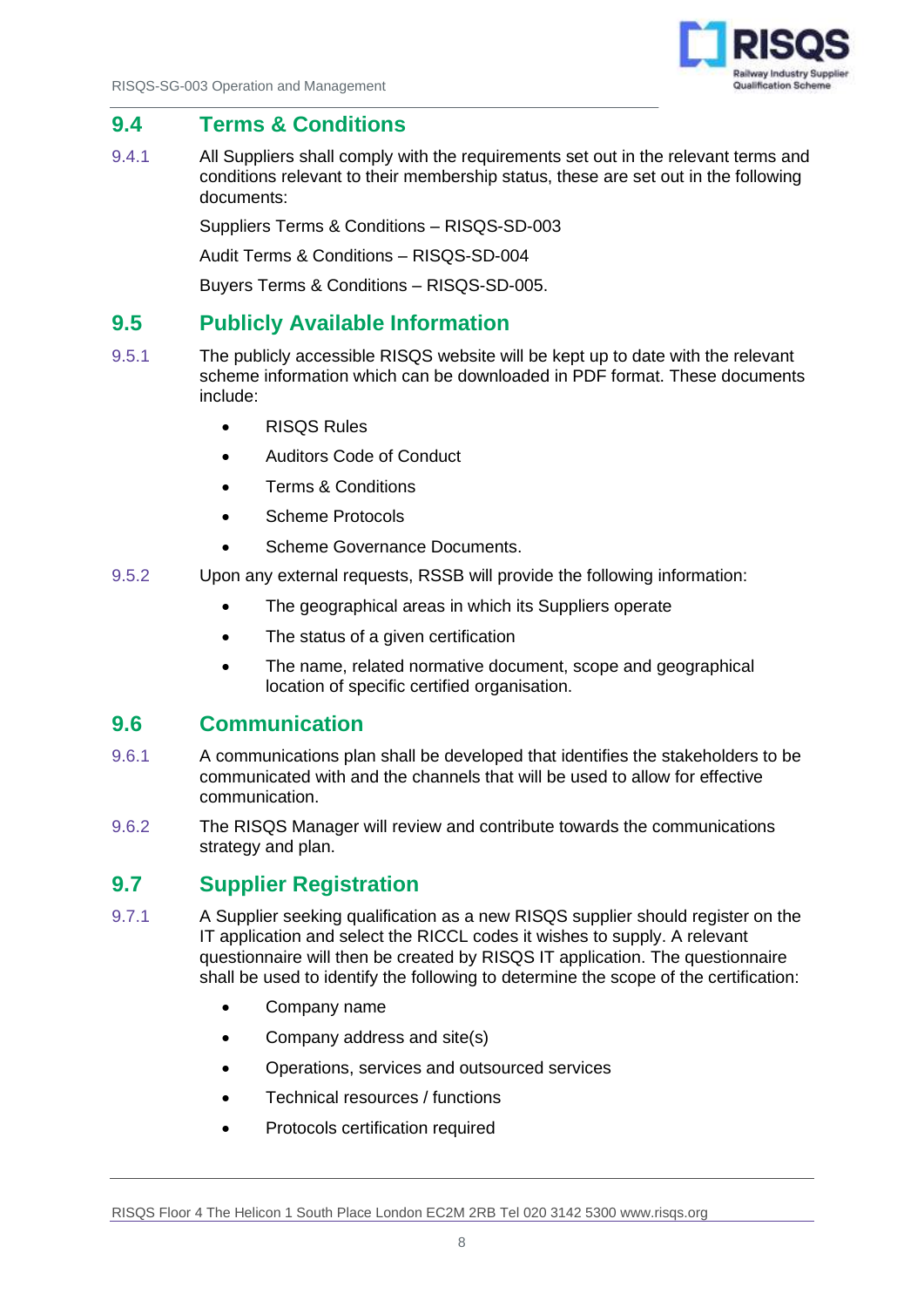

- Whether any management systems consultancy has been provided and by whom.
- 9.7.2 The Supplier will be required to upload their company documentation which will then be verified by the Lot 1 IT & Verification service provider. The procedures detailing the stage 1 verification are set out in RISQS-SD-010.
- 9.7.3 Once the questionnaire has been completed, this will be assessed to determine whether the Supplier has sufficient arrangements in place to progress. The Supplier will be informed whether they have been successful at this stage.
- 9.7.4 If a Supplier is unsuccessful during the registration process, the reason will be documented and communicated back to the Supplier.
- 9.7.5 If the Supplier selects auditable RICCL codes during the registration process a stage 2 audit will be required. The objective of the audit is to ensure that the Suppliers' Health & Safety management system meets the requirements of the relevant scheme protocols. RISQS will notify the Supplier where an audit is required.
- 9.7.6 Suppliers which have already qualified under RISQS must ensure the IT application is updated with the company's latest documentation.
- 9.7.7 The Supplier can also review the product codes to extend/reduce the scope of their service via the IT application.
- 9.7.8 If the Supplier fails to keep their documentation up to date on the IT application, the Supplier will not be visible to another organisation on the IT application.

#### **9.8 Audit Scheduling**

- 9.8.1 Where the Supplier is new to RISQS an initial empty system audit is required. An empty system audit aims to assess Health & Safety Management Systems where the supplier does not yet have evidence to demonstrate compliance with the protocols.
- 9.8.2 Following the registration process, the Suppliers details will be communicated to the SMO. The SMO will then contact the Supplier to schedule an audit. The procedure for scheduling RISQS audits is set out in RISQS-PR-003.
- 9.8.3 A Supplier which is already qualified under RISQS must undertake annual renewal audits to continue providing their services. Annual renewal audits must be undertaken no earlier than 12 weeks prior to the expiry date which is the last day of the first audit undertaken. For further information refer RISQS Scheme Rules (RISQS-SD-002).
- 9.8.4 Renewal audits will be scheduled by the SMO. The SMO will contact the Supplier to schedule annual renewal audits. The procedure for scheduling renewal audits is set out in RISQS-PR-003.
- 9.8.5 Since RISQS recertification is undertaken every 12 months, surveillance visits are not required when the Supplier passes recertifications audits.
- 9.8.6 Surveillance visits are only undertaken as part of the 12-week re-audit when the Supplier closes out major non-conformances following a recertification audit. The arrangements for a 12-week re-audit are detailed in the Scheme Decisions to Certify a Body RISQS-SG-009.

#### **9.9 Audit Scope & Duration**

RISQS Floor 4 The Helicon 1 South Place London EC2M 2RB Tel 020 3142 5300 www.risqs.org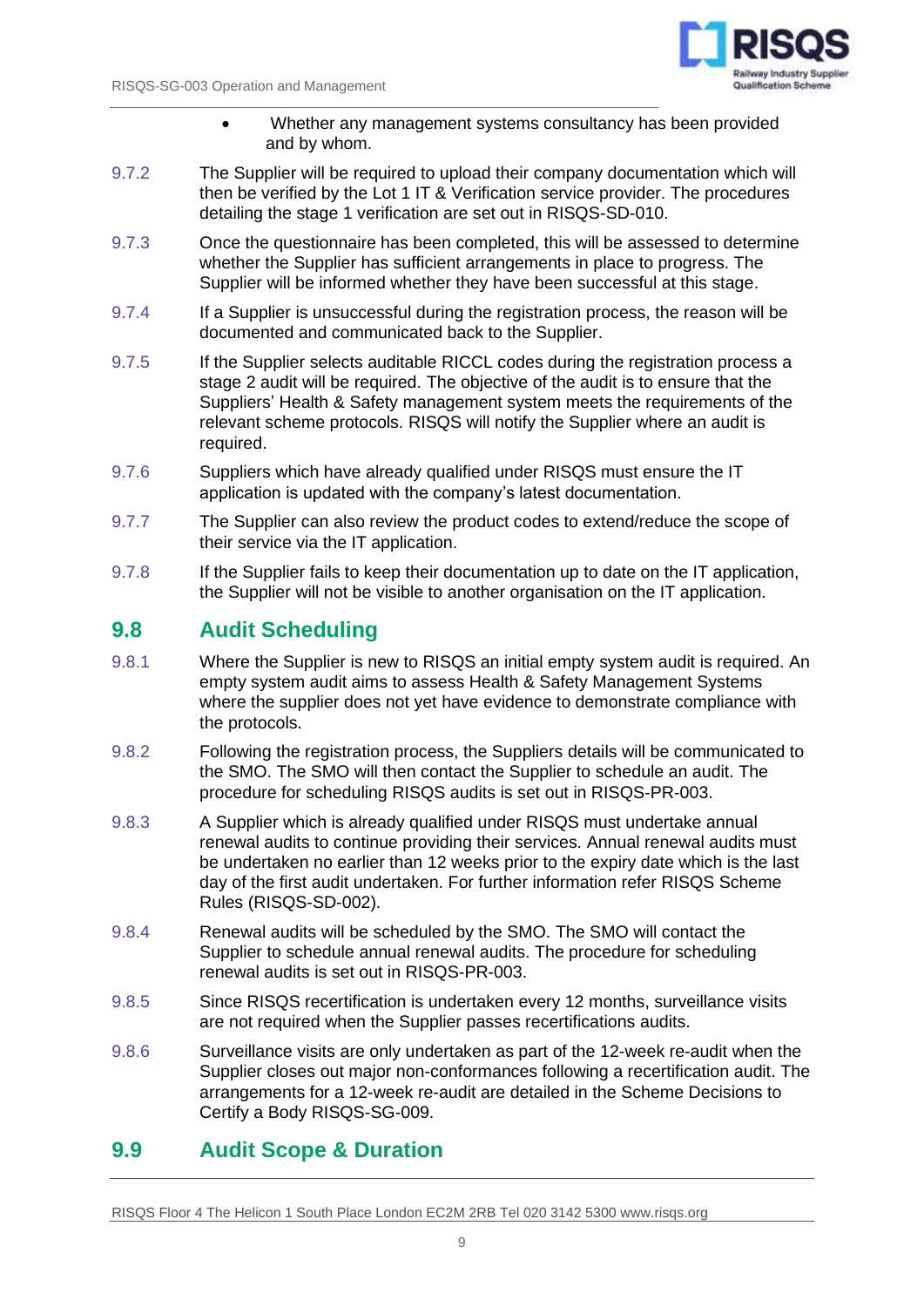

- 9.9.1 The scope of audit will be determined using the information provided by the Supplier on the questionnaire and RICCL codes selected.
- 9.9.2 The minimum duration of each audit will be calculated using the requirements detailed in the RISQS Rules (RISQS-SD-002).
- 9.9.3 The length of the audit will be dependent on the following:
	- Audit modules required (Core, CDM, Sentinel, Safe Work Planning, Ontrack Plant Operations Scheme)
	- Number of RICCL code discipline areas required
- 9.9.4 Where multiple audit modules are required at the same time, these will be integrated into the scope of single audit.
- 9.9.5 The audit modules are arranged in hierarchical manner where a Supplier can only be certified against a module if the previous modules have been passed. These arrangements are set out in the Scheme Decisions to Certify a Body RISQS-SG-009.
- 9.9.6 The duration of the audit shall be recorded formally in the final audit report prepared by the Auditor.
- 9.9.7 The SMO will ensure the auditor assigned to the Supplier has the necessary competency and technical knowledge to audit the entire scope (i.e. RICCL codes and audit modules). This is set out in the Scheduling Procedure RISQS-PR-003.
- 9.9.8 Observers and witnesses may be required to be present during an audit as part of the Audit Licensing Procedure (RISQS-PR-002) and Scheme Assurance Plan (RISQS-SG-007). Where observers or witnesses need to attend an audit, the Supplier shall be notified in advance.
- 9.9.9 Technical experts which support the auditor as part of the quality assurance process will not be required to attend the audit.

#### **9.10 Audit Procedure**

- 9.10.1 The SMO will arrange for a Licenced RISQS Auditor to undertake the audit. The Auditor will assess the Suppliers Health & Safety Management System against the RISQS Scheme Protocols (audit modules).
	- Core Requirements RISQS-AP-017
	- Construction Design Management Regulations RISQS-AP-019
	- Sentinel RISQS-AP-002
	- Safe Work Planning RISQS-AP-003
	- Plant Operation Scheme RISQS-AP-004
	- On-track Plant Operations Scheme RISQS-AP-018
	- Sentinel Non-Track Side RISQS-AP- 027
	- Medical Screening RISQS AP -006
	- Alcohol & Drug Testing and Analysis– RISQS AP -007

RISQS Floor 4 The Helicon 1 South Place London EC2M 2RB Tel 020 3142 5300 www.risqs.org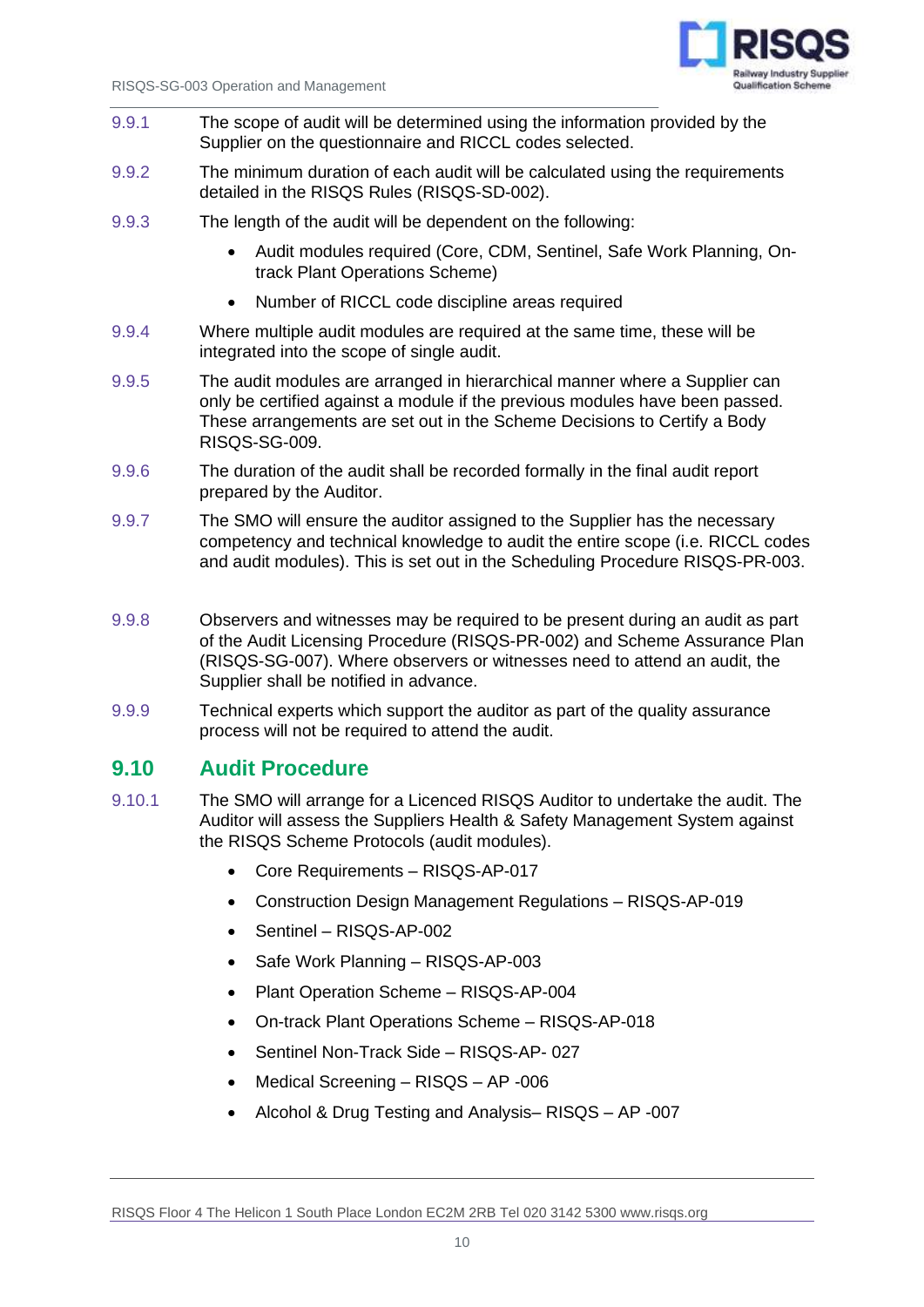

- 9.10.2 The SMO will undertake RISQS audits in line with requirements set out in the Audit Procedure RISQS-PR-004. The auditor will conduct themselves in line with the scheme's Auditor Code of Conduct RISQS-SD-001 and the Scheme Rules RISQS-SD-002.
- 9.10.3 The auditor will undertake the following key tasks during the audit process:
	- Take into account any verified evidence submitted to the Scheme or against the Audit Scope as appropriate
	- Examine and verify the structure, policies, processes, procedures, records and related documents.
	- Determine that the documents meet all the requirements of the relevant audit modules.
	- Determine that the processes and procedures are established, implemented and maintained effectively
	- Communicate any inconsistencies within the procedures to the Supplier
- 9.10.4 The auditor will identify areas where the Supplier does not meet the requirements of the protocols and raise non-compliances. These will include:
	- Major non-compliance a failing of either a whole requirement or that carries significant risk to personnel, the environment or Suppliers.
	- Minor non-compliance a failing of part of a requirement that does not carry significant risk to personnel, the environment or Suppliers
	- Observation where the Auditor believes there may be better or more efficient methods to meet a requirement.
- 9.10.5 The Auditor may also provide information on aspects where the Supplier has exceeded the minimum requirement, this will be recorded as a positive element.
- 9.10.6 The Supplier shall ensure suitable resource on the day of the audit to act as a guide throughout the auditor process. If the Supplier does not provide suitable resource during the audit, then this will be deemed as an obstruction which may result in the audit being cancelled.

#### **9.11 Audit Reporting**

- 9.11.1 The results of the audit (i.e. pass/failure) will be determined in accordance with the principles detailed in the RISQS Scheme Rules (RISQS-SD-002).
- 9.11.2 Any decisions to certify the Supplier will be made in accordance with the procedures set out in Scheme Decision to Approve a Body as Certified (RISQS-SG-009). This procedure also details the risk control process where the Supplier fails an audit.
- 9.11.3 All audits undertaken will be subjected to the SMO internal quality assurance process before the audit formally issued. The procedures detailing the QA process are set out in the RISQS Quality Assurance Process (RISQS-PR-005).
- 9.11.4 Following the QA process, the final audit report will be published to the IT application where the Supplier can download the report from their account. The final report will include the following information:
	- An executive summary
	- Identification of the certification body

RISQS Floor 4 The Helicon 1 South Place London EC2M 2RB Tel 020 3142 5300 www.risqs.org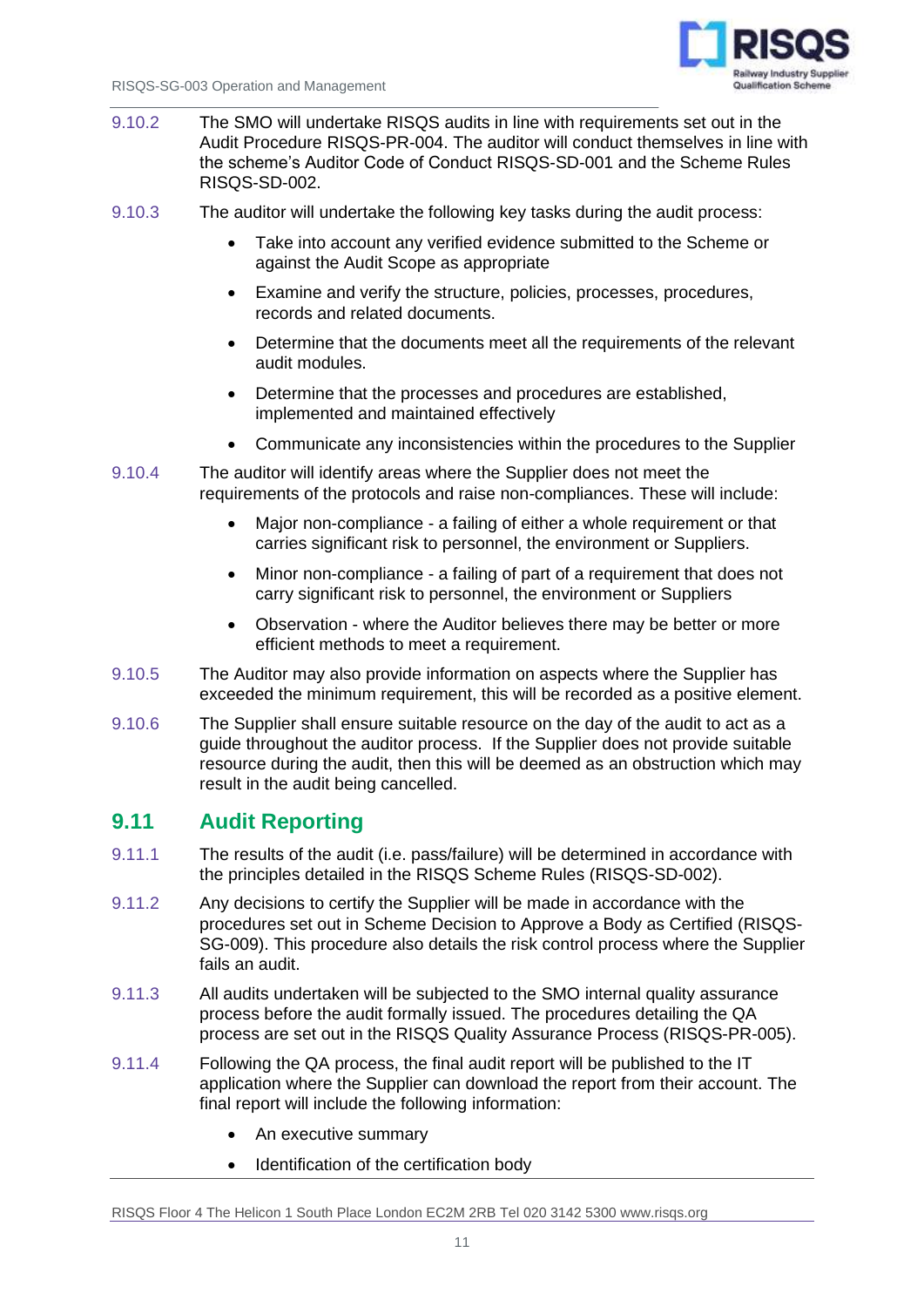

- Name and address of the Supplier's representative
- Type of audit, including, empty system, recertification or 12-week re-audit
- Audit criteria i.e. protocols and RICCL codes
- Audit objectives
- Audit scope, functional units or processes audited and the time of the audit
- Any deviation from the audit plan
- Any significant issues impacting the duration of the audit
- Identification of the auditor and any witnesses or observers present during the audit
- Dates and places where the audit activities (on-site or offsite) were conducted
- Audit findings, evidence and, consistent with the requirements of the type of audit
- Findings Summary Table, containing, Major Non-Compliance, Minor Non-Compliance, Positive Elements and discrepancies where the audit findings do not align with responses to the online questionnaire completed during the registration process
- Conclusions i.e. Pass or Fail
- Significant changes affecting the management system of the Supplier since the last audit
- Any unresolved issues, if identified
- Where applicable, whether the audit scope covered multiple audit modules
- Disclaimer statement indicating that auditing is based on a sampling process of the available information
- Verification that previously identified non-conformances have been addressed
- Audited Supplier effectively controlling the use of certification documents and marks
- Statement that the Suppliers management systems conformity to the RISQS protocols and the effectiveness of the arrangements.
- Confirmation that the audit objectives have been fulfilled

#### **9.12 Complaints & Appeals**

9.12.1 The Supplier can make a complaint and/or appeal any decisions made by the SMO during the audit. The procedures for managing complaints are appeals are set out in the Complaints and Appeals Procedure (RISQS-SG-008).

#### **9.13 Conflicts of Interest**

RISQS Floor 4 The Helicon 1 South Place London EC2M 2RB Tel 020 3142 5300 www.risqs.org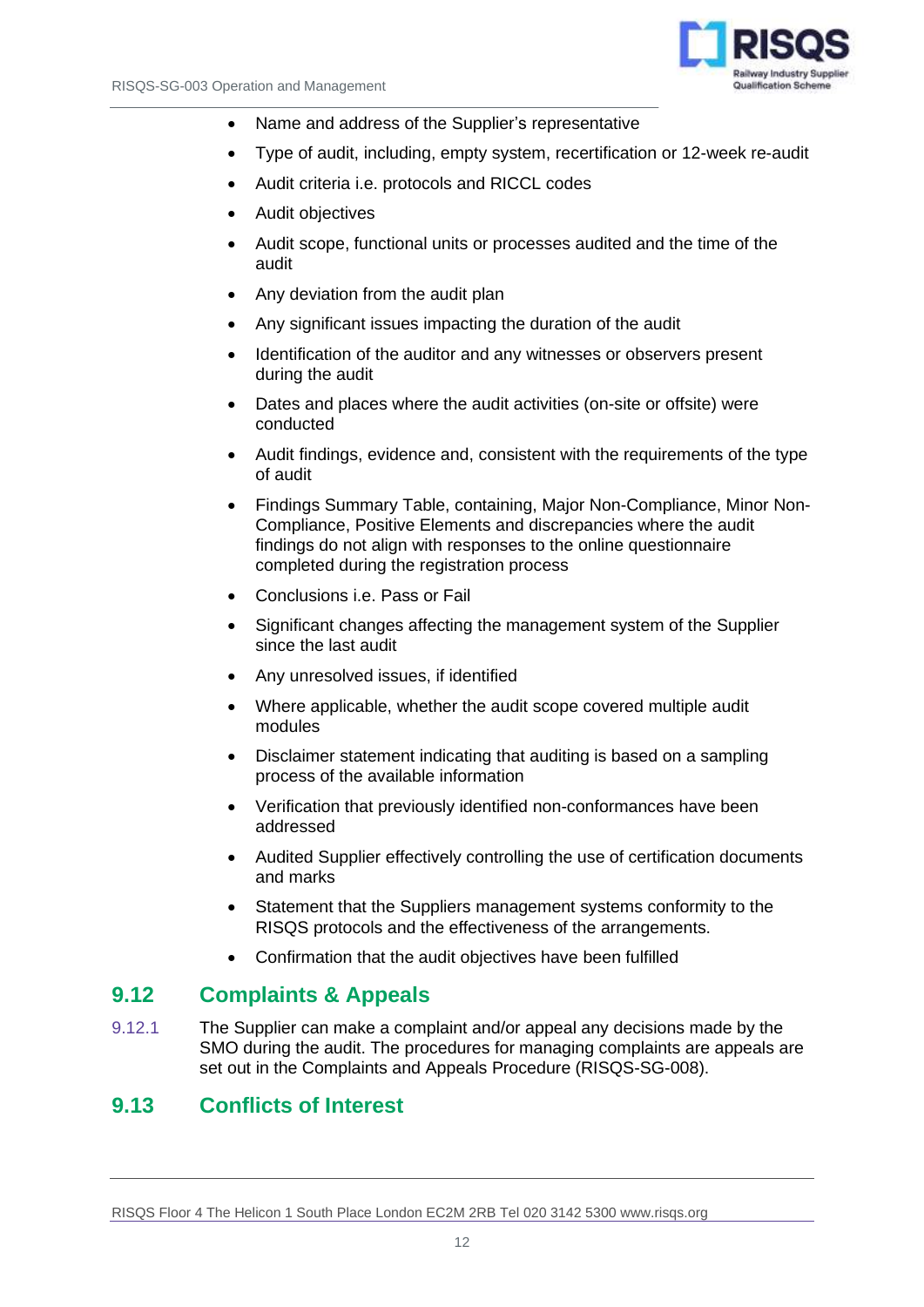

- 9.13.1 RSSB will not offer any consultancy that infers, or has the intent to, the Suppliers management system will, or could be inferred to, meet the specific requirements of RISQS RSSB will not offer RISQS certification where an existing relationship has the potential to threaten impartiality.
- 9.13.2 All auditors working on behalf of the SMO must comply with the conflict of interest requirements detailed in RISQS-SD-001 (Auditor Code of Conduct).
- 9.13.3 All auditors will sign RISQS SG 003 Personal Compliance Document as acknowledgement of the Schemes rules and procedures.
- 9.13.4 The SMO has set out their arrangements for recording Auditor conflicts of interest in the Scheduling Procedure RISQS-PR-003.
- 9.13.5 The SMO shall ensure auditors are not scheduled to audit Suppliers where they have provided RISQS management system consultancy for a minimum of two years following the end of consultancy/employment.
- 9.13.6 The RISQS Manager will undertake routine monitoring checks as part of the Scheme Assurance Plan (RISQS-SG-007) to ensure the two-year rule has not been breached.
- 9.13.7 In addition to RISQS auditors, all members of the Supplier Assurance function, Lot 1 IT & Verification service provider employees and RISQS Committee Members shall declare any potential conflicts of interest which could jeopardise the impartiality of the RISQS Scheme.
- 9.13.8 The SMO shall provide the RISQS Manager with details of any conflicts of interest.
- 9.13.9 The RISQS Manager will maintain a master conflict of interest register which will detail any potential conflicts of interest in relation to RISQS . The register will be reviewed regularly as part of the Management Review (RISQS-SG-006) to assess risks to impartiality and develop actions to mitigate the threats identified. Following the Management Review any actions relating to mitigating risks associated with conflicts of interest will be incorporated in the business plan and endorsed by the SRG.
- 9.13.10 Information related to any conflicts of interest will be made available to the RISQS Committee. The RISQS Committee will review and advise on any matters affecting the impartiality of RISQS .

#### **9.14 Competence Management**

- 9.14.1 All personnel recruited to support the delivery of RISQS will have the necessary skills, knowledge and experience related to the UK rail industry and / or their job description. The skills and knowledge may be developed as part of the training prior to the licensing process to augment their existing skills, knowledge and experience or as part of their Individual Development Plan for those personnel not requiring a 'License'. The procedures detailing the arrangements for recruiting auditors are set out in RISQS-PR-001.
- 9.14.2 The minimum competency requirements for a RISQS lead auditor includes:
	- NEBOSH General Certificate in Occupational Health and Safety (or equivalent)
	- Lead Auditor (IRCA Accredited / recognized course) in either: ISO9001, ISO14001 or ISO45001

RISQS Floor 4 The Helicon 1 South Place London EC2M 2RB Tel 020 3142 5300 www.risqs.org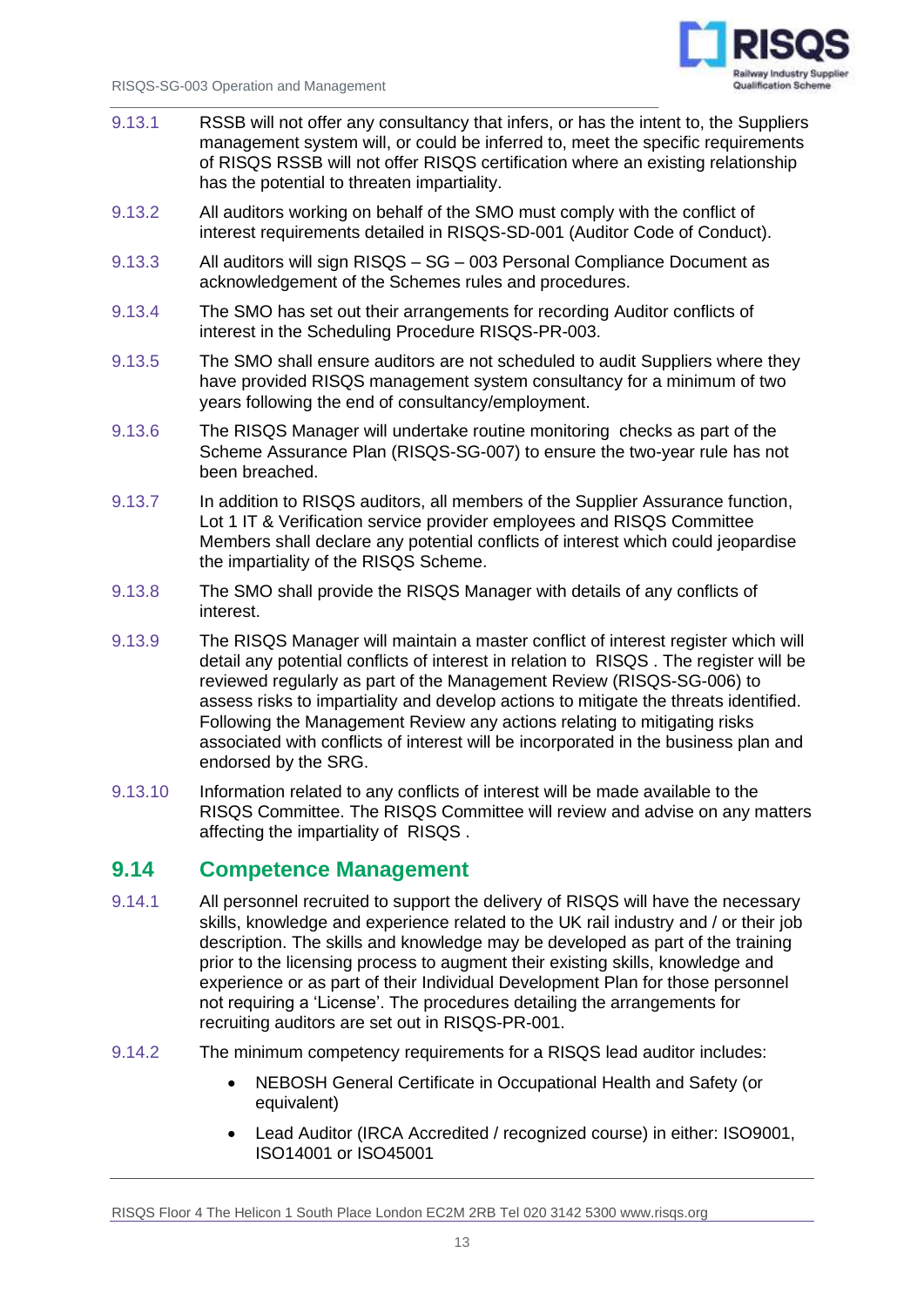

- 2 years relevant experience.
- 9.14.3 The SMO shall ensure all auditors that undertake the delivery of RISQS audits on behalf of RSSB shall be licensed and approved. The procedures which detail these arrangements are set out in RISQS-PR-002. These include:
	- Issuing auditors with the approved audit protocols
	- Minimum competency requirements
	- RISQS Auditor Training
	- Scheduling Tool Training
	- Audit Tool Training
	- Audit Shadowing
	- Initial Licensing Audit
	- Re-licensing, Coaching & Mentoring
	- Failed Licencing
	- Appeals process
	- Communications, including briefings, technical updates, changes to legislation and standards
- 9.14.4 The procedure detailing the arrangements for appointing technical experts to assist with the quality assurance process is set out in RISQS-PR-005.
- 9.14.5 RSSB will be granted access to all competency and licencing records for each RISQS auditor, including the following:
	- Relevant qualifications
	- Training
	- **Experience**
	- **Affiliations**
	- Professional status
	- Competence
- 9.14.6 RSSB will undertake periodic monitoring to ensure all auditors are licensed accordingly and the appropriate level of competency can be demonstrated.
- 9.14.7 The monitoring and assurance activities undertaken by RSSB are set out in the Scheme Assurance Plan (RISQS-SG-007).
- 9.14.8 RSSB will ensure a sufficient number of competent auditors are available to manage the demand for RISQS certification.
- 9.14.9 The level of resource will be reviewed as part of the monthly operations meeting with the SMO. The procedure detailing the management of service providers is detailed in Contract & Commercial Management (RISQS-SG-004).

### <span id="page-15-0"></span>**10 Record keeping**

10.1 All records shall be retained in for a minimum of six years, these include the following:

RISQS Floor 4 The Helicon 1 South Place London EC2M 2RB Tel 020 3142 5300 www.risqs.org